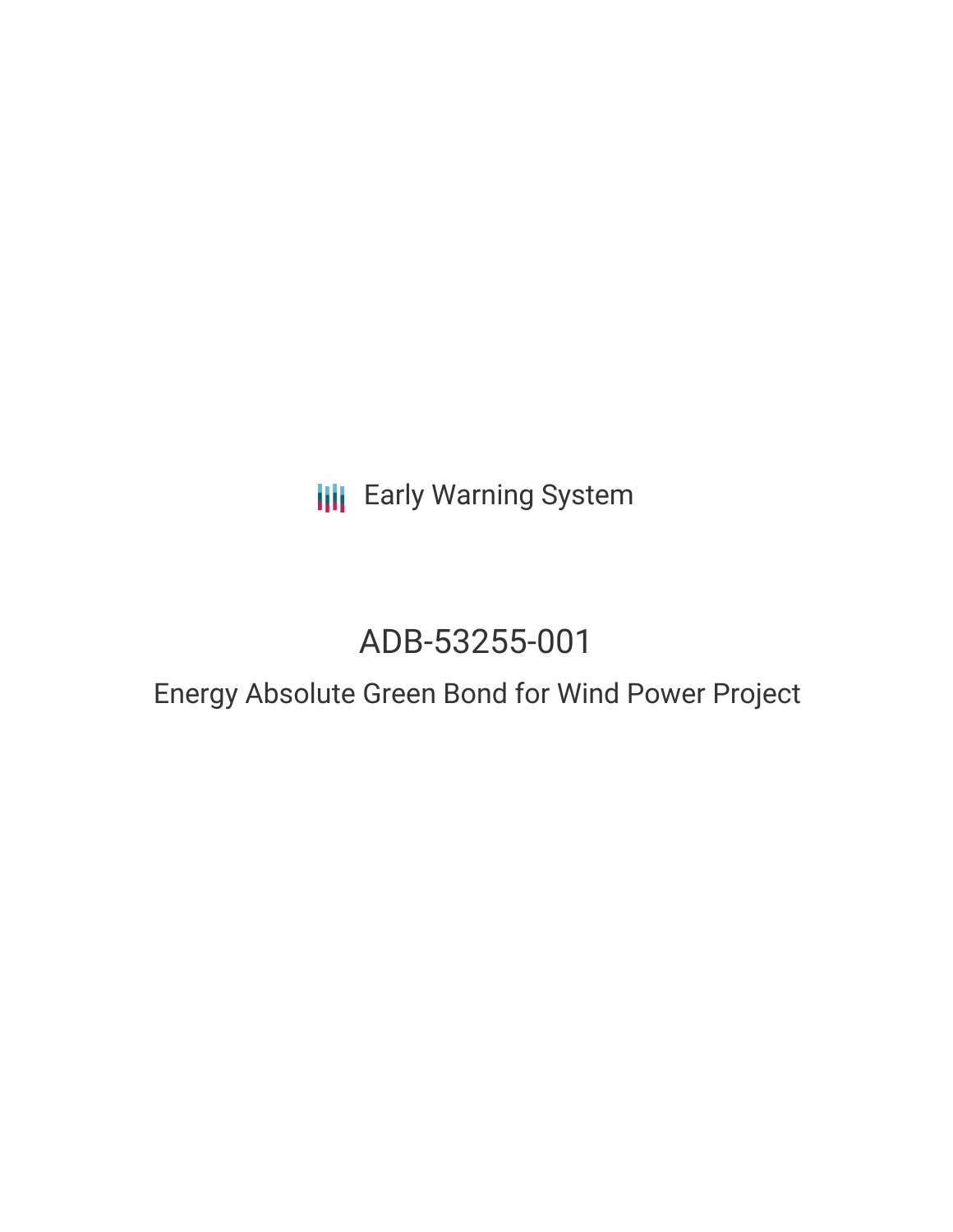

### **Quick Facts**

| <b>Countries</b>               | Thailand                               |
|--------------------------------|----------------------------------------|
| <b>Specific Location</b>       | Chaiyaphum                             |
| <b>Financial Institutions</b>  | Asian Development Bank (ADB)           |
| <b>Status</b>                  | Approved                               |
| <b>Bank Risk Rating</b>        | B                                      |
| <b>Voting Date</b>             | 2019-09-23                             |
| <b>Borrower</b>                | Energy Absolute Public Company Limited |
| <b>Sectors</b>                 | Energy                                 |
| <b>Investment Type(s)</b>      | Loan                                   |
| <b>Investment Amount (USD)</b> | \$97.92 million                        |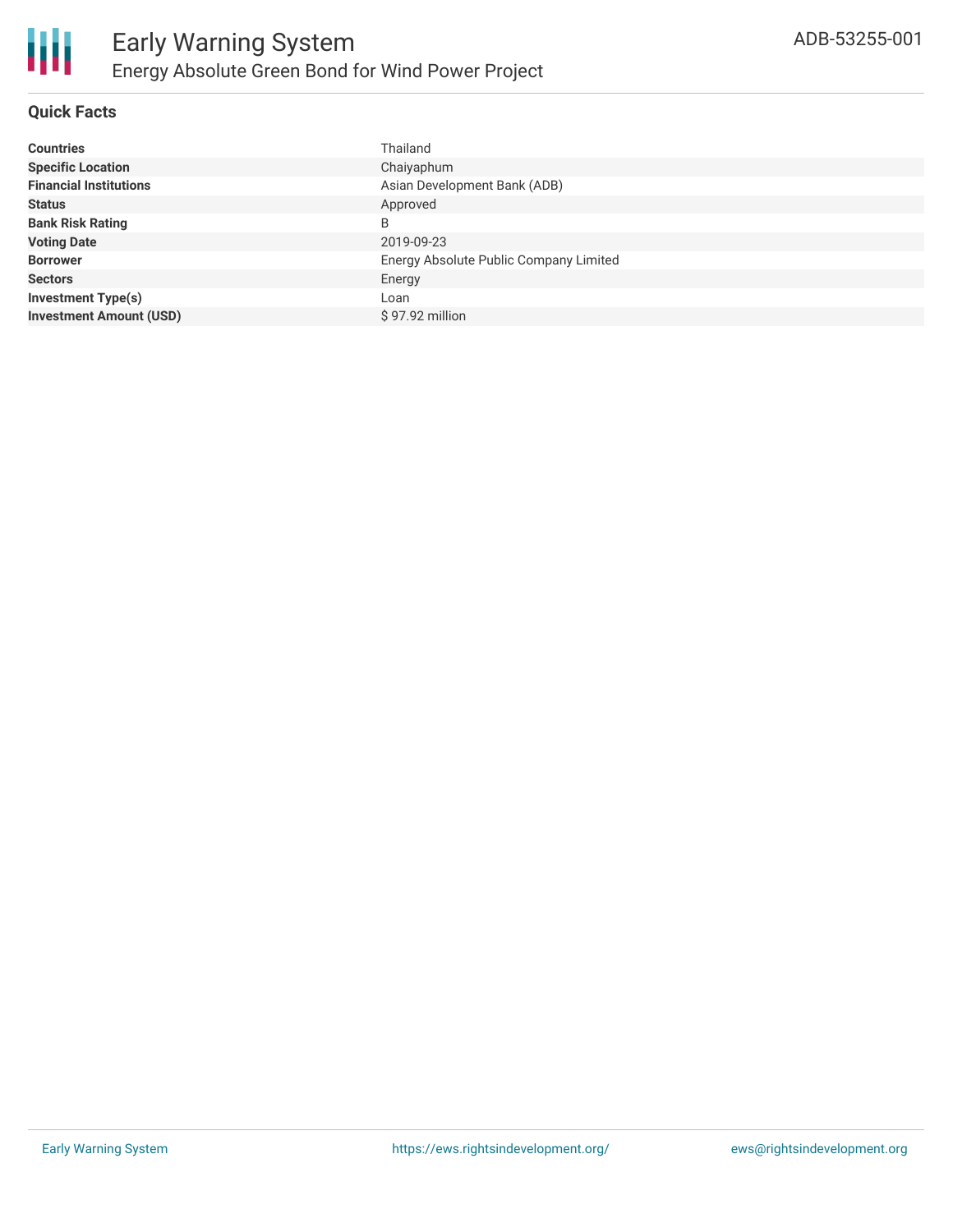

## **Project Description**

According to the bank website, "The proposed transaction is a THB 3 billion investment (approximately \$95 million equivalent) cornerstone investment into Energy Absolute's ("EA") maiden THB10 billion certified green bond issuance. The bond's proceeds will be used for the refinancing of EA's 260 MW Hanuman Wind Farm in Chaiyaphum Province in northeastern Thailand, which achieved COD in April 2019."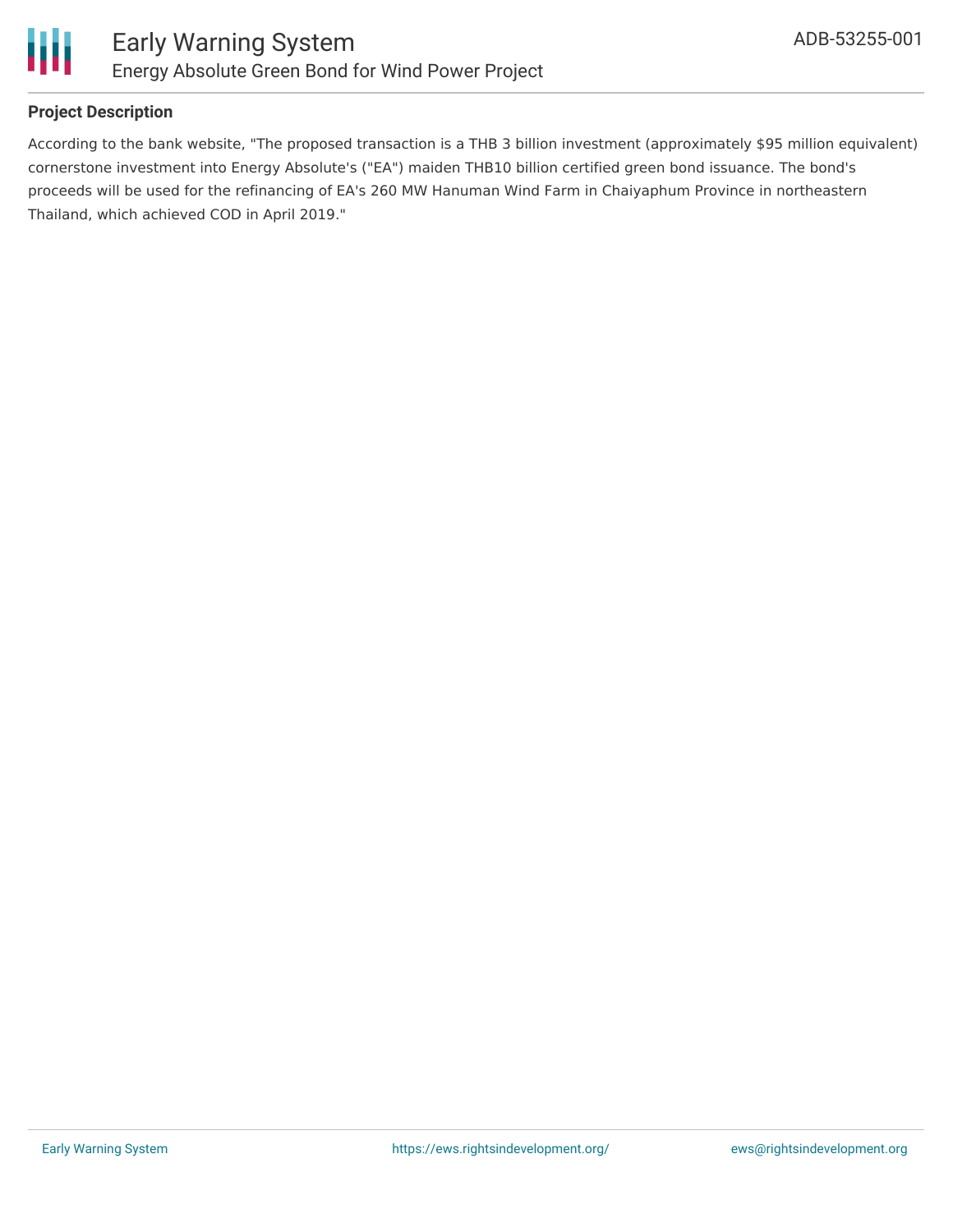

## **Investment Description**

Asian Development Bank (ADB)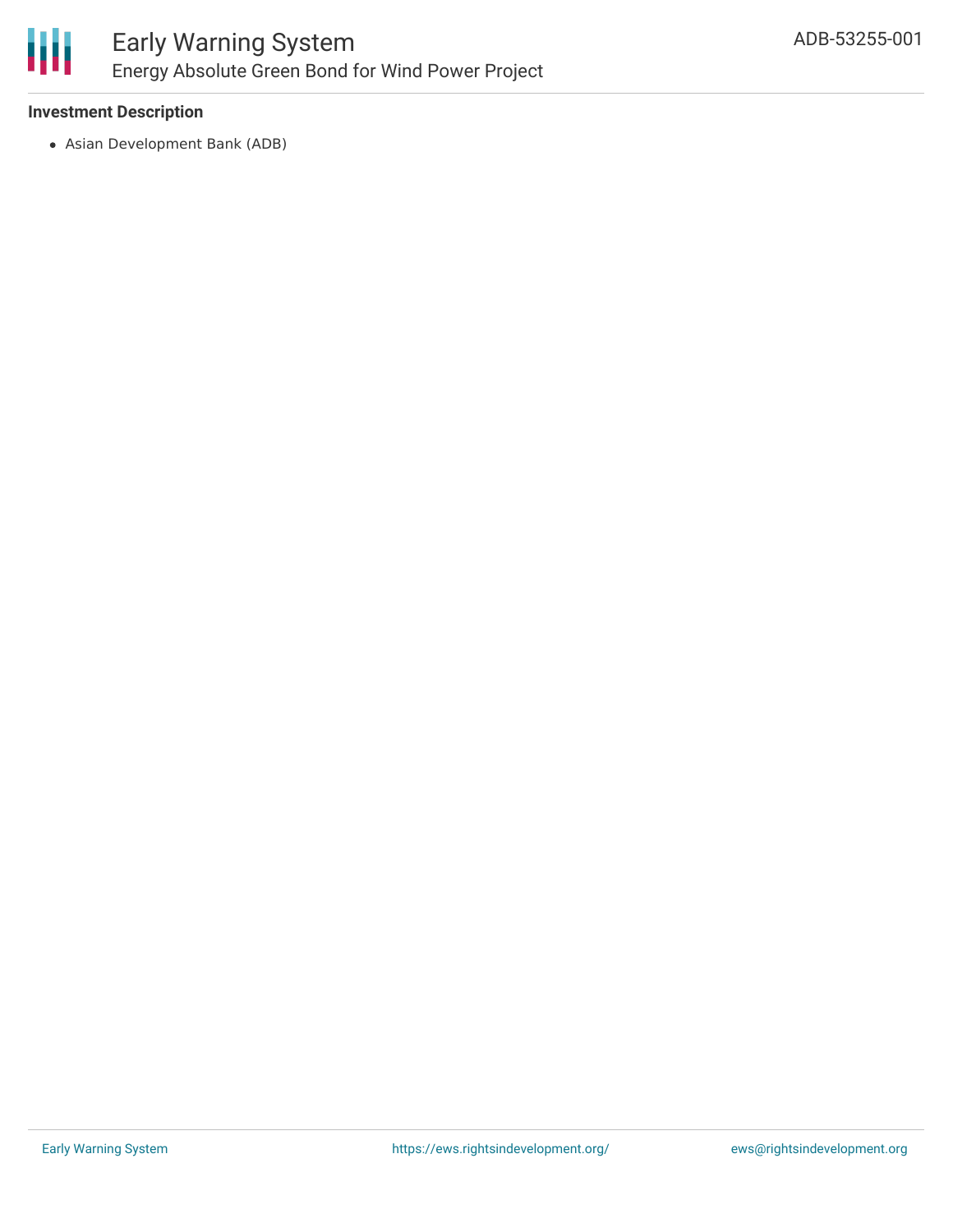

# Early Warning System

## Energy Absolute Green Bond for Wind Power Project

| <b>Private Actor 1</b> | <b>Private Actor</b><br>1 Role | <b>Private Actor</b><br><b>Sector</b> | <b>Relation</b>          | <b>Private Actor 2</b>                 | <b>Private Actor</b><br>2 Role | <b>Private Actor</b><br>2 Sector |
|------------------------|--------------------------------|---------------------------------------|--------------------------|----------------------------------------|--------------------------------|----------------------------------|
|                        | $\sim$                         |                                       | $\overline{\phantom{a}}$ | Energy Absolute Public Company Limited | Client                         |                                  |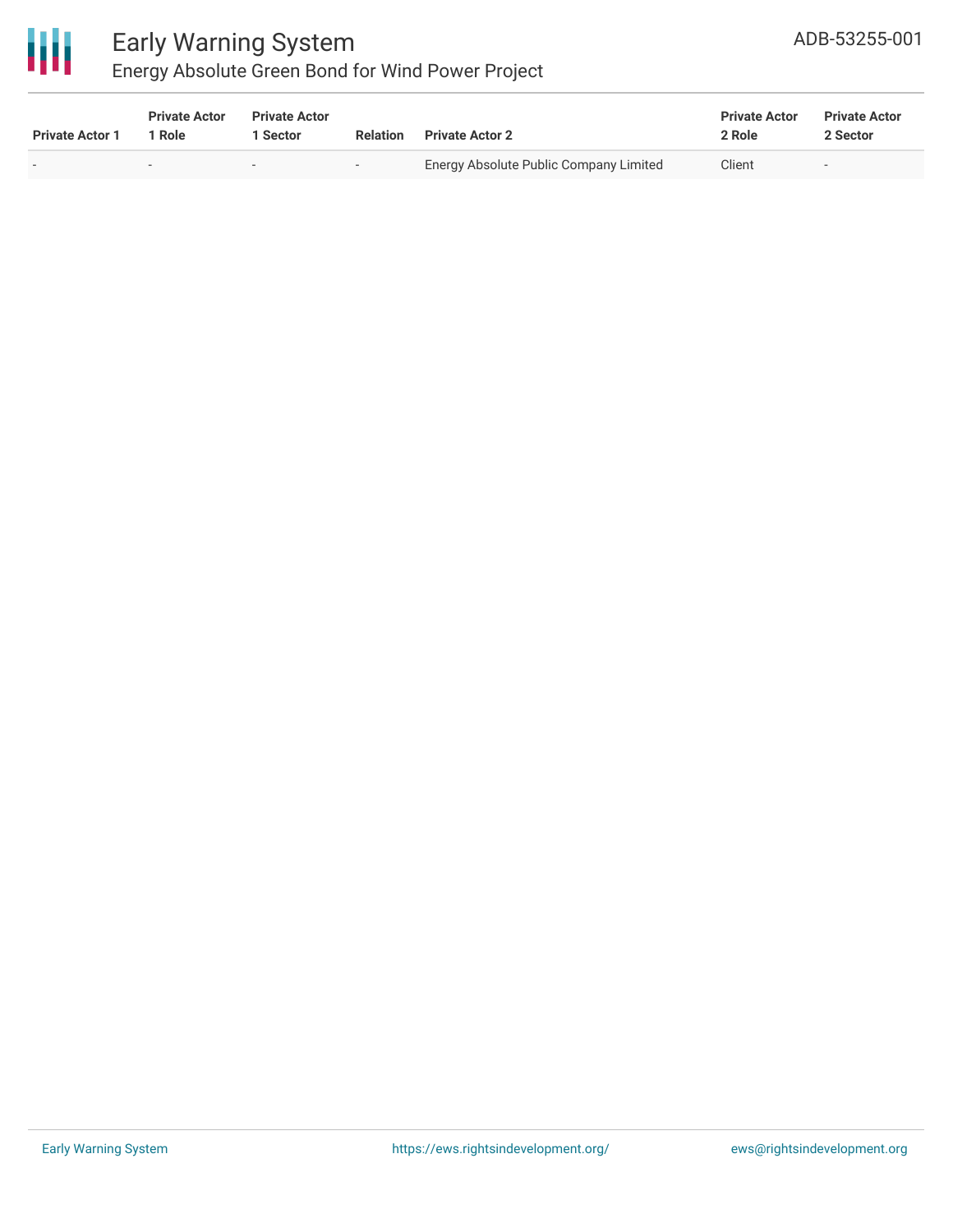## **Contact Information**

Responsible ADB Department Private Sector Operations Department Responsible ADB Division Infrastructure Finance Division 2 Responsible ADB Officer Hong, Won Myong

#### **ACCOUNTABILITY MECHANISM OF ADB**

The Accountability Mechanism is an independent complaint mechanism and fact-finding body for people who believe they are likely to be, or have been, adversely affected by an Asian Development Bank-financed project. If you submit a complaint to the Accountability Mechanism, they may investigate to assess whether the Asian Development Bank is following its own policies and procedures for preventing harm to people or the environment. You can learn more about the Accountability Mechanism and how to file a complaint at: <http://www.adb.org/site/accountability-mechanism/main>